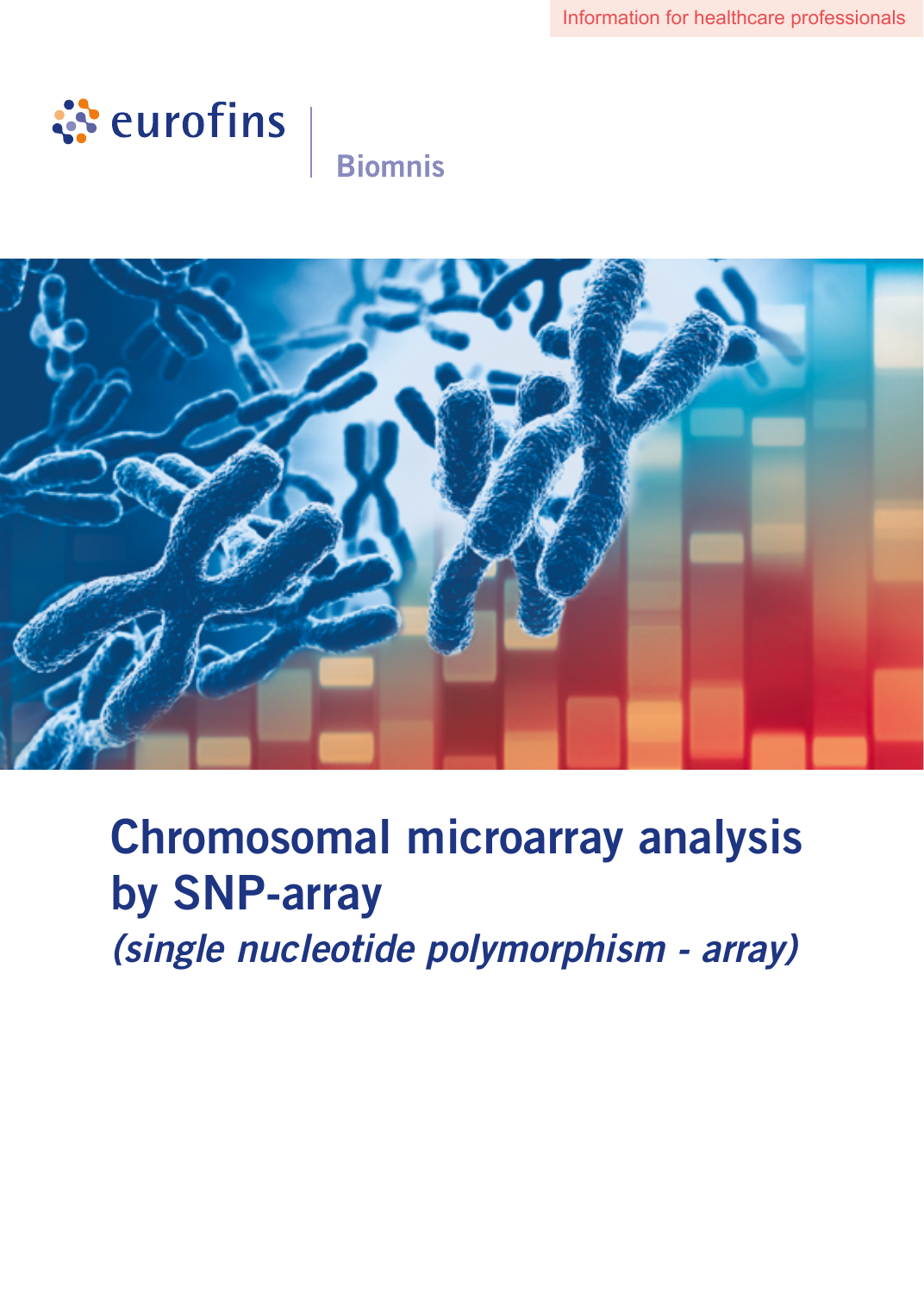

**Riomnis** 



Chromosomal Microarray Analysis (CMA) is one of the techniques for studying chromosomes. It can detect unbalanced chromosomal abnormalities

(copy number gain or loss, known as "copy number variation" or CNV) across the whole genome.

Compared to the conventional karyotype, the resolution is higher, which increases the diagnostic sensitivity in the search for CNV's.

Unlike FISH (*Fluorescence in Situ Hybridization*), CMA allows the study of the whole genome with a single test.

Two types of chips exist:

- **• Array CGH** *(comparative genomic hybridization array)* allows analysis of signal intensity, to detect CNV's
- **• SNP array** *(single nucleotide polymorphism array)* allows analysis of signal intensity and genotyping data

The table below summarises and compares the main characteristics of the conventional karyotype, FISH, array CGH and SNP array.

|             | <b>Method</b>       | <b>Resolution Coverage</b> |                   | Detection of<br>unbalanced<br>anomaly | <b>Detection</b><br>0f<br>balanced<br>anomaly | <b>LOH</b> | Detection of<br>triploidies |
|-------------|---------------------|----------------------------|-------------------|---------------------------------------|-----------------------------------------------|------------|-----------------------------|
| $K$ A K B N | Karyotype           | 5-10 Mb                    | Whole<br>genome   | <b>YES</b>                            | <b>YES</b>                                    | <b>NO</b>  | <b>YES</b>                  |
|             | <b>FISH</b>         | 150-200 kb                 | Specific<br>probe | <b>YES</b>                            | <b>YES</b>                                    | <b>NO</b>  | <b>YES</b>                  |
|             | Array<br><b>CGH</b> | 30-100 kb                  | Whole<br>genome   | <b>YES</b>                            | <b>NO</b>                                     | <b>NO</b>  | <b>NO</b>                   |
|             | <b>SNP</b> array    | 30-100 kb                  | Whole<br>genome   | <b>YES</b>                            | <b>NO</b>                                     | <b>YES</b> | <b>YES</b>                  |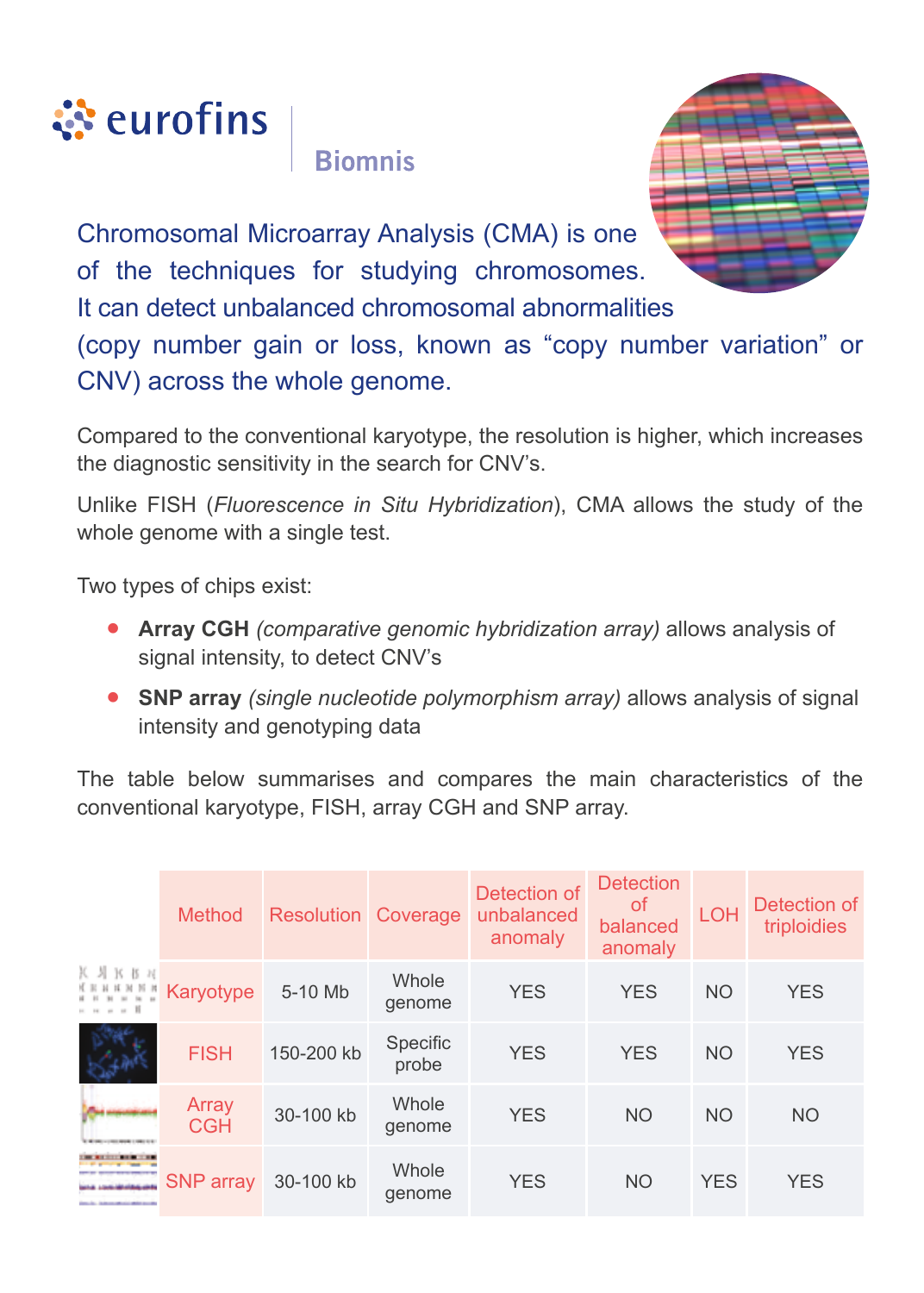## SNP array or array CGH

Like array CGH, SNP array is used in DNA-chip based chromosomal analyses (CMA). The SNP array allows the whole genome to be studied.

Unlike array CGH which uses patient versus control competitive hybridization (gains or losses compared to the control), in SNP array, each probe binds to a patient's complementary DNA sequence, without competition. This generates a signal, which will be decreased in the event of copy loss (deletion) and increased in the event of copy gain (duplication, triplication, etc.). In addition, SNP array also uses genotyping data: the probes are located at polymorphic nucleotides of the genome and undergo single base extension (SNP: *single nucleotide polymorphism*). This confirms copy losses and gains but also detects loss of heterozygosity (LOH) and triploidies.



#### **Example of profiles (complex CNVs and triploidies)**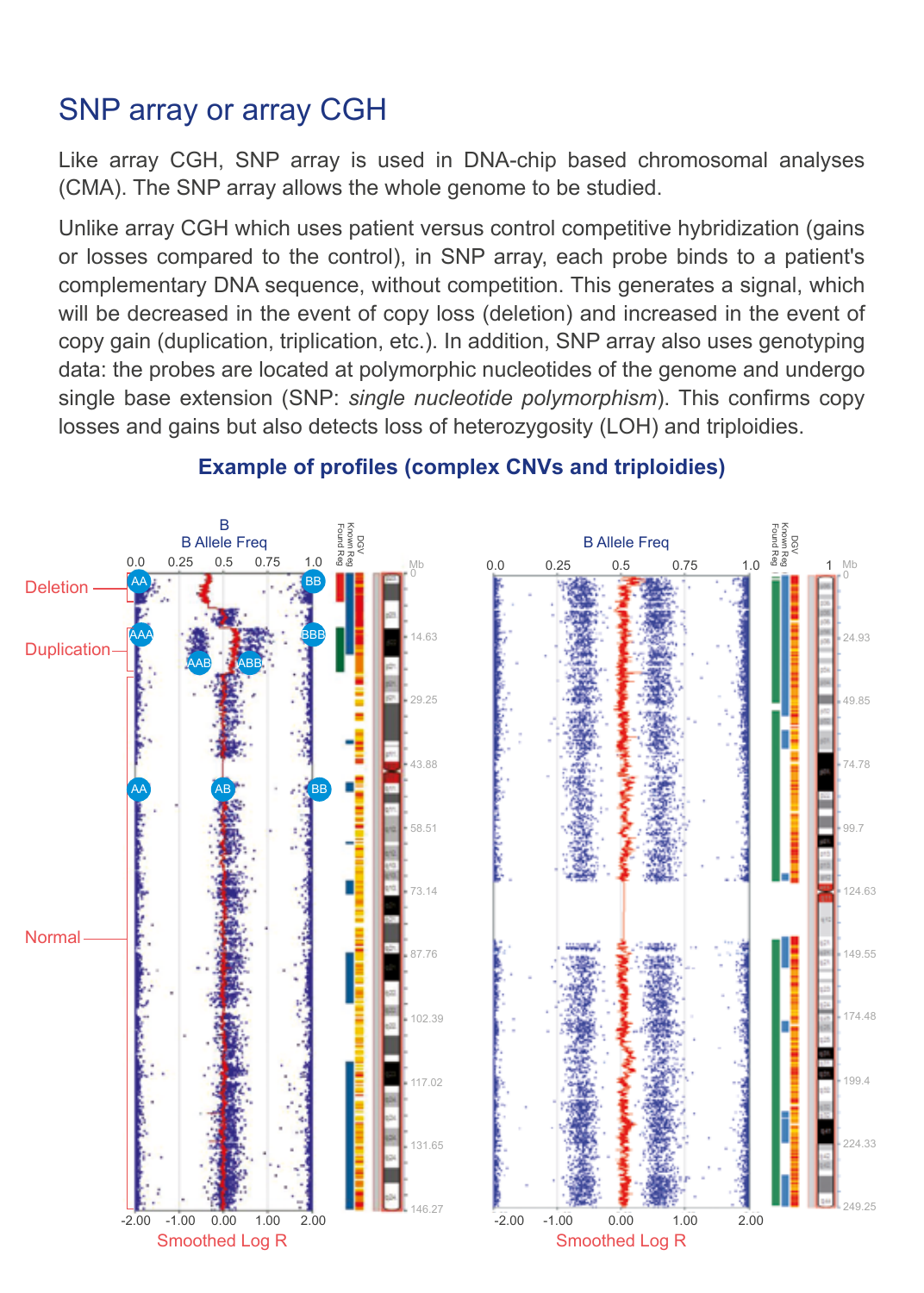The copy number variations (CNV) thus identified are then classified into:

pathogenic - probably pathogenic - **VOUS** - probably benign - benign

Benign and possibly benign CNVs are not indicated in the reports. Whether the VOUS are reported depends on whether it is an antenatal or postnatal study, according to their size and gene content and according to the clinical context.

### Advantages of SNP array

- **• Study of the whole genome** in the same way as the standard karyotype
- **•** Covers regions of the genome responsible for **recurrent syndromes**  (DiGeorge, Prader-Willi / Angelman, Wolf-Hirschhorn…)
- **•** Identifying **small variations** (starting from 30 kilobases, compared to 5-10 megabases for the standard karyotype)
- **•** Identification of **loss of heterozygosity** (LOH)
- **• Detection of triploidies**
- **• Direct DNA extraction** possible without cell culture step (recurrent culture failures of miscarriage products for the conventional karyotype)
- **• Quick result** (DNA extraction possible on fresh sample, turn around time 3 days)
- **• Visualisation** of partial maternal contamination.

*\*VOUS : Variant Of Unknown Significance*

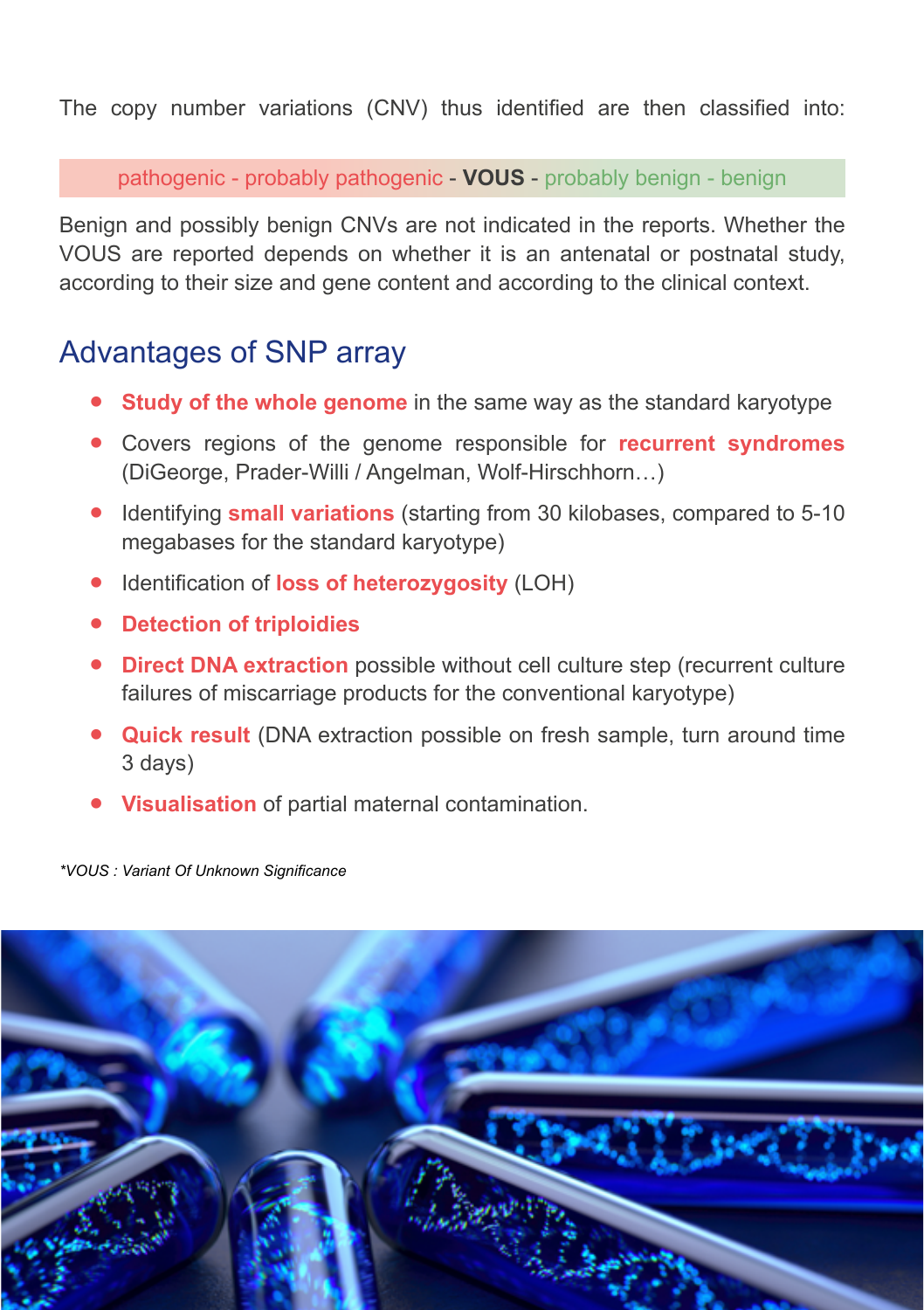

| Indication                                            | Type of sample                                                                                                                                                                                                                                                                                                                         |                                                                                                                                                             |  |  |  |  |  |
|-------------------------------------------------------|----------------------------------------------------------------------------------------------------------------------------------------------------------------------------------------------------------------------------------------------------------------------------------------------------------------------------------------|-------------------------------------------------------------------------------------------------------------------------------------------------------------|--|--|--|--|--|
| <b>Prenatal (resolution 1Mb)</b>                      |                                                                                                                                                                                                                                                                                                                                        |                                                                                                                                                             |  |  |  |  |  |
| <b>First line</b><br>analysis                         | Characterisation of chromosomal<br>alteration identified by a standard<br>karyotype:<br>chromosome marker<br>apparently balanced de novo<br>$\bullet$<br>chromosomal alteration or<br>inherited with abnormal ultrasound<br>findings<br>unbalanced or complex chromo-<br>$\bullet$<br>somal alteration<br>Abnormal ultrasound findings | amniotic fluid<br>chorionic villi<br>$\bullet$<br>foetal blood<br>$\bullet$<br>product of<br>$\bullet$<br>conception<br>foetal tissue<br>╈<br>maternal EDTA |  |  |  |  |  |
| Other                                                 | maternal serum markers<br>$\bullet$<br>NIPT unsuccessful<br>$\bullet$<br>fetal deaths / Product of<br>$\bullet$<br>conception                                                                                                                                                                                                          | blood sample<br>(maternal<br>contamination)                                                                                                                 |  |  |  |  |  |
| <b>Postnatal (resolution 200kb)</b>                   |                                                                                                                                                                                                                                                                                                                                        |                                                                                                                                                             |  |  |  |  |  |
| <b>First line</b><br>analysis                         | neurodevelopmental disorders<br>$\bullet$<br>malformation syndromes<br>$\bullet$                                                                                                                                                                                                                                                       |                                                                                                                                                             |  |  |  |  |  |
| <b>Other</b>                                          | reproductive disorders<br>$\bullet$<br>growth abnormalities<br>$\bullet$<br>isolated malformation<br>$\bullet$<br>verification of CNV detected by<br>$\bullet$<br>another technique<br>characterisation of chromosomal<br>$\bullet$<br>alteration identified by standard<br>karyotype                                                  | <b>EDTA</b> blood                                                                                                                                           |  |  |  |  |  |
| Turnaround                                            | 3 weeks                                                                                                                                                                                                                                                                                                                                |                                                                                                                                                             |  |  |  |  |  |
| <b>Documents</b><br>and information<br>to be provided | Order form B3-INTGB (Prenatal) or<br>$\bullet$<br>order form B12-INTGB (Postnatal)<br>Informed consent form signed by the patient and<br>$\bullet$<br>the prescriber D44-INTGB<br><b>Clinical details</b>                                                                                                                              |                                                                                                                                                             |  |  |  |  |  |
| Cost                                                  | Contact us                                                                                                                                                                                                                                                                                                                             |                                                                                                                                                             |  |  |  |  |  |
| Other resources                                       | Information sheet for patients - N24-INTGB                                                                                                                                                                                                                                                                                             |                                                                                                                                                             |  |  |  |  |  |